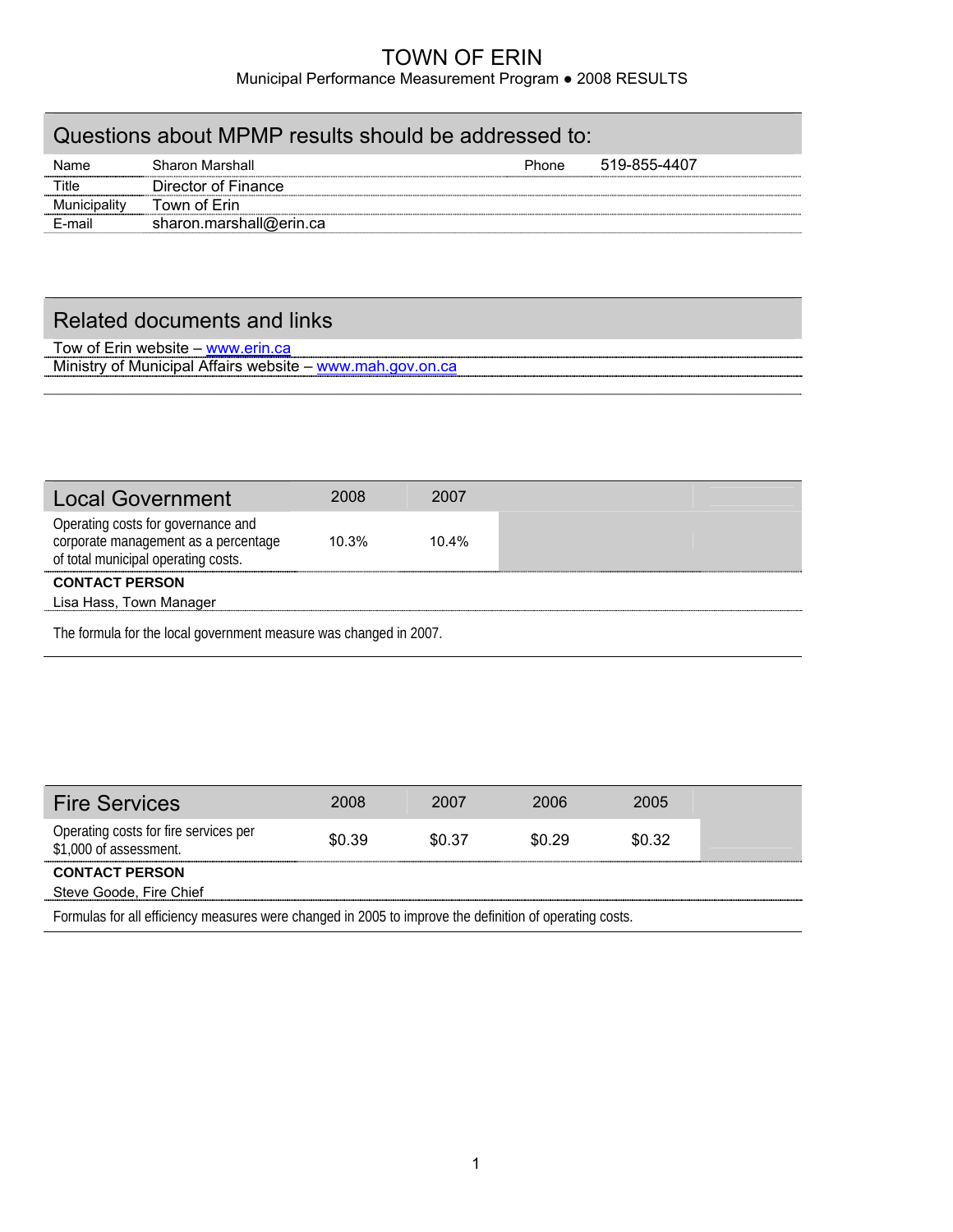## TOWN OF ERIN Municipal Performance Measurement Program ● 2008 RESULTS

| <b>Roads</b>                                                                                                                              | 2008       | 2007       | 2006       | 2005       | 2004   |
|-------------------------------------------------------------------------------------------------------------------------------------------|------------|------------|------------|------------|--------|
| Operating costs for paved (hard top)<br>roads per lane kilometre.                                                                         | \$2,181.53 | \$2,286.24 | \$2,158.28 | \$2,017.15 |        |
| Operating costs for unpaved (loose top)<br>roads per lane kilometre.                                                                      | \$3,726.01 | \$3,569.20 | \$2,665.78 | \$2,411.18 |        |
| Operating costs for winter maintenance<br>of roadways per lane kilometre<br>maintained in winter.                                         | \$725.95   | \$299.99   | \$360.23   | \$394.71   |        |
| Percentage of paved lane kilometres<br>where the condition is rated as good to<br>very good. <sup>1</sup>                                 | 57.6%      | 9.7%       | 45.9%      | 66.4%      | 65.5%  |
| Percentage of winter events where the<br>response met or exceeded locally<br>determined municipal service levels for<br>road maintenance. | 100.0%     | 100.0%     | 100.0%     | 100.0%     | 100.0% |
| <b>CONTACT PERSON</b>                                                                                                                     |            |            |            |            |        |

Larry Van Wyck, Road Superintendent

Formulas for all efficiency measures were changed in 2005 to improve the definition of operating costs.

1 Pavement condition is rated using a Pavement Condition Index (PCI) such as the Index used by the Ontario Good Roads Association or the Ministry of Transportation's Roads Inventory Management System (RIMS).

| <b>Drinking Water</b>                                                                                                                                       | 2008       | 2007       | 2006       | 2005       | 2004   |
|-------------------------------------------------------------------------------------------------------------------------------------------------------------|------------|------------|------------|------------|--------|
| Operating costs for the treatment of<br>drinking water per megalitre.                                                                                       | \$1,132.46 | \$686.83   | \$744.44   | \$669.49   |        |
| Operating costs for the distribution of<br>drinking water per kilometre of water<br>distribution pipe.                                                      | \$7,816.97 | \$9,841.63 | \$9,738.25 |            |        |
| Operating costs for the treatment and<br>distribution of drinking water per<br>megalitre (Integrated System).                                               | \$1,735.59 | \$1,391.13 | \$1,468.67 | \$1,183.79 |        |
| Weighted number of days when a boil<br>water advisory issued by the Medical<br>Officer of Health, applicable to a<br>municipal water supply, was in effect. | 0.0000     | 0.0000     | 0.0000     | 0.0000     | 0.0000 |
| Number of water main breaks per 100<br>kilometres of water distribution pipe in a<br>year.                                                                  | 12.50      | 6.25       | 12.50      | 6.46       | 12.39  |
| <b>CONTACT PERSON</b>                                                                                                                                       |            |            |            |            |        |

Frank Smedley, Water Superintendent

Formulas for all efficiency measures were changed in 2005 to improve the definition of operating costs.

In 2006, the denominator of the efficiency measure for drinking water distribution was redefined, eliminating connections and hydrants.